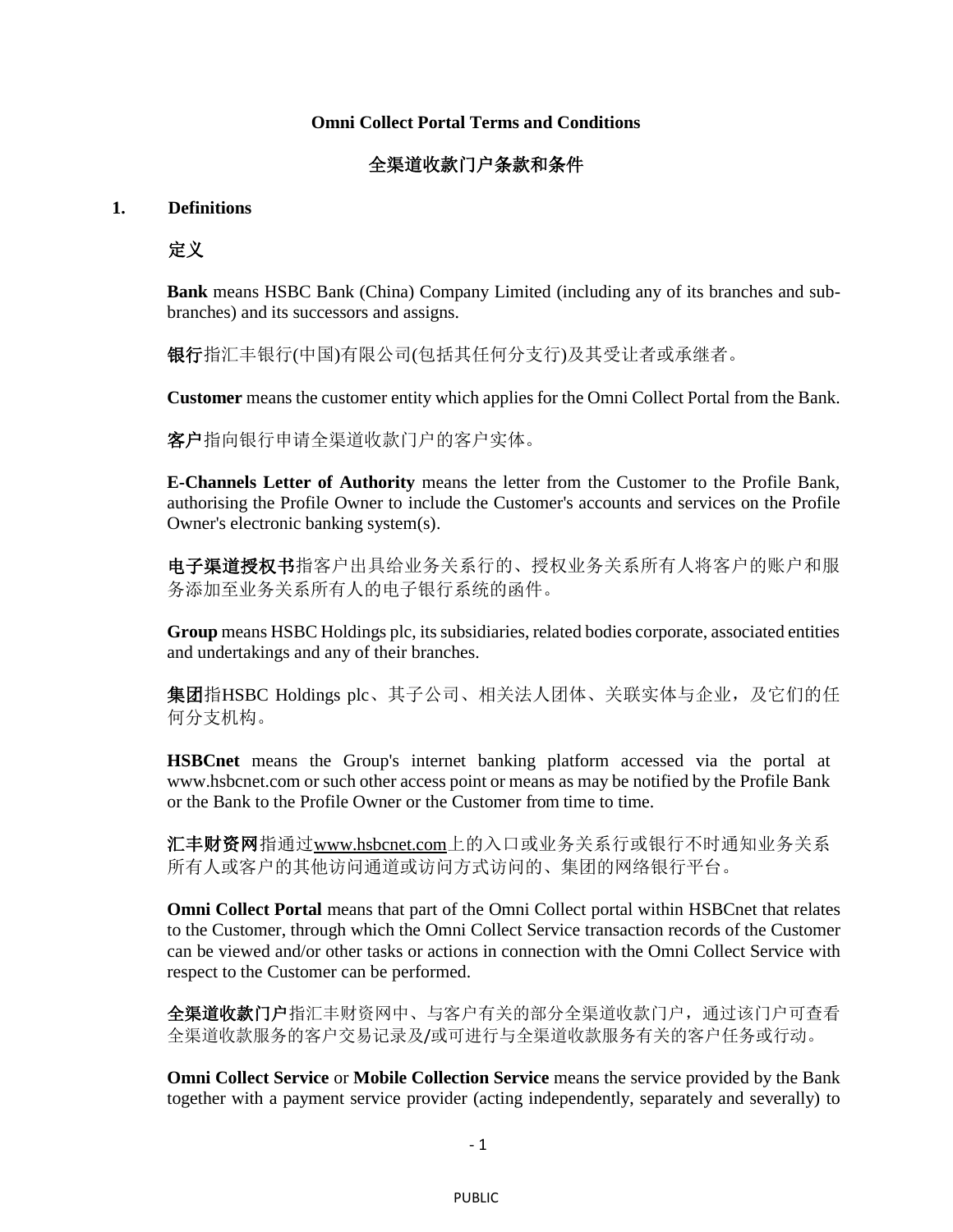the Customer that facilities the Customer to collect payments through payment methods selected by the Customer and approved by the Bank.

全渠道收款服务或综合支付服务指银行和支付服务提供商(独立、分别、各自)向客户 提供的、为客户通过其选择且经银行批准的支付方式进行收款提供便利的服务。

**Profile Bank** means the member of the Group that provides HSBCnet to the Profile Owner.

业务关系行指向业务关系所有人提供汇丰财资网的集团成员。

**Profile Owner** means the party that the Customer has authorised to access the Omni Collect Portal, through HSBCnet.

业务关系所有人指客户授权其通过汇丰财资网访问全渠道收款门户的一方。

2. The Omni Collect Portal is governed by these Terms and Conditions and the customer agreement for the Omni Collect Service. In the event of any conflict between them, these Terms and Conditions will prevail with respect to the Omni Collect Portal.

全渠道收款门户受本条款和条件以及有关全渠道收款服务的客户协议约束。若上述两 者间有任何不一致之处,就全渠道收款门户而言,以本条款和条件为准。

3. The Omni Collect Portal can only be accessed via HSBCnet. Where the Customer is not the Profile Owner of HSBCnet, the Customer acknowledges and agrees that:

全渠道收款门户仅可通过汇丰财资网访问。若客户不是汇丰财资网的业务关系所有人, 客户确认并同意:

(a) the Customer must provide or have provided to the Profile Bank an E-Channels Letter of Authority;

客户应向或应已向业务关系行提交电子渠道授权书;

(b) without prejudice to the E-Channels Letter of Authority, the Profile Owner is responsible for setting the entitlements and limits against the Omni Collect Portal added to its HSBCnet profile;

在不影响电子渠道授权书规定的前提下,业务关系所有人应负责设定添加至 其汇丰财资网的全渠道收款门户的权限和限额;

(c) whenever the Customer instructs the Bank to provide the Profile Owner with access to the Omni Collect Portal on behalf of the Customer, the Customer must promptly notify the Profile Owner of such instruction details; and

若客户指示银行赋予业务关系所有人代表客户访问全渠道收款门户的权限, 客户应立即将该等指示详情通知业务关系所有人;且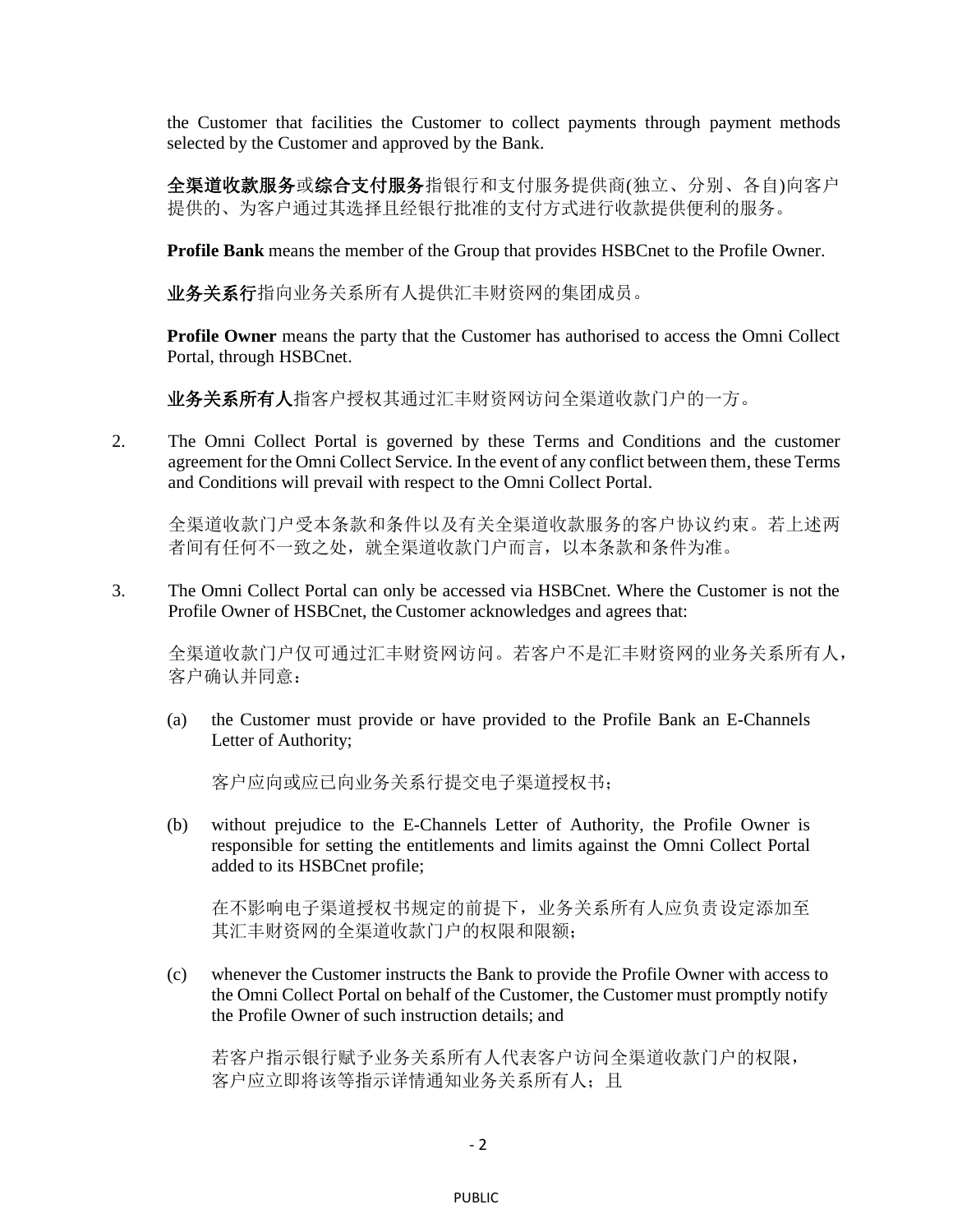(d) for the avoidance of doubt, the term defined as an Account Holder in the E-Channels Letter of Authority shall mean the Customer for the purposes of these Terms and Conditions.

为免存疑,为本条款和条件之目的,电子渠道授权书项下所称开户人即指客 户。

4. The Customer understands and acknowledges that:

客户理解并确认:

(a) certain information made available on the Omni Collect Portal is updated by the Bank periodically and therefore, at any point in time, may not reflect the latest information on the Bank's records at such time; and

全渠道收款门户上的某些信息由银行定期更新,因此,在任何时点,可能未反 映银行届时记录中的最新信息;且

(b) certain information made available on Omni Collect Portal may be provided by the relevant payment service provider involved in the provision of the Omni Collect Service. The Bank is not responsible for the integrity, accuracy, authenticity and timeliness of such information.

全渠道收款门户上的某些信息可能由全渠道收款服务中的相关支付服务提供商 提供。银行对该等信息的完整性、准确性、真实性和及时性不负责。

5. The Bank may impose fees and charges for the use of Omni Collect Portal. The Customer will be notified of the fees and charges at the time of its application for the Omni Collect Portal. The Bank is authorised to debit any such fees and charges from the charge account designated by the Customer from time to time. The Bank may change the fees and charges by giving the Customer 30 days' prior written notice.

银行可就全渠道收款门户的使用收取费用。客户在申请全渠道收款门户时将被告知相 关收费。银行有权不时从客户指定的扣费账户中扣除该等收费。银行可经提前 30 天书 面通知客户修改上述收费。

6. The Bank may at its sole discretion change these Terms and Conditions from time to time by giving the Customer prior notice by way of display in the Bank's premises or the Bank's official website or by such other method as the Bank may decide.

银行可随时全权决定修订本条款和条件。有关修订将在银行营业场所或官方网站公布 或以银行决定的其他方式事先通知客户。

7. Unless due to the gross negligence or wilful default of the Bank and only to the extent of direct and reasonably foreseeable loss or damage (if any) arising directly and solely therefrom, the Bank shall not assume any liability or responsibility to the Customer or any other person in connection with the use of the Omni Collect Portal.

- 3